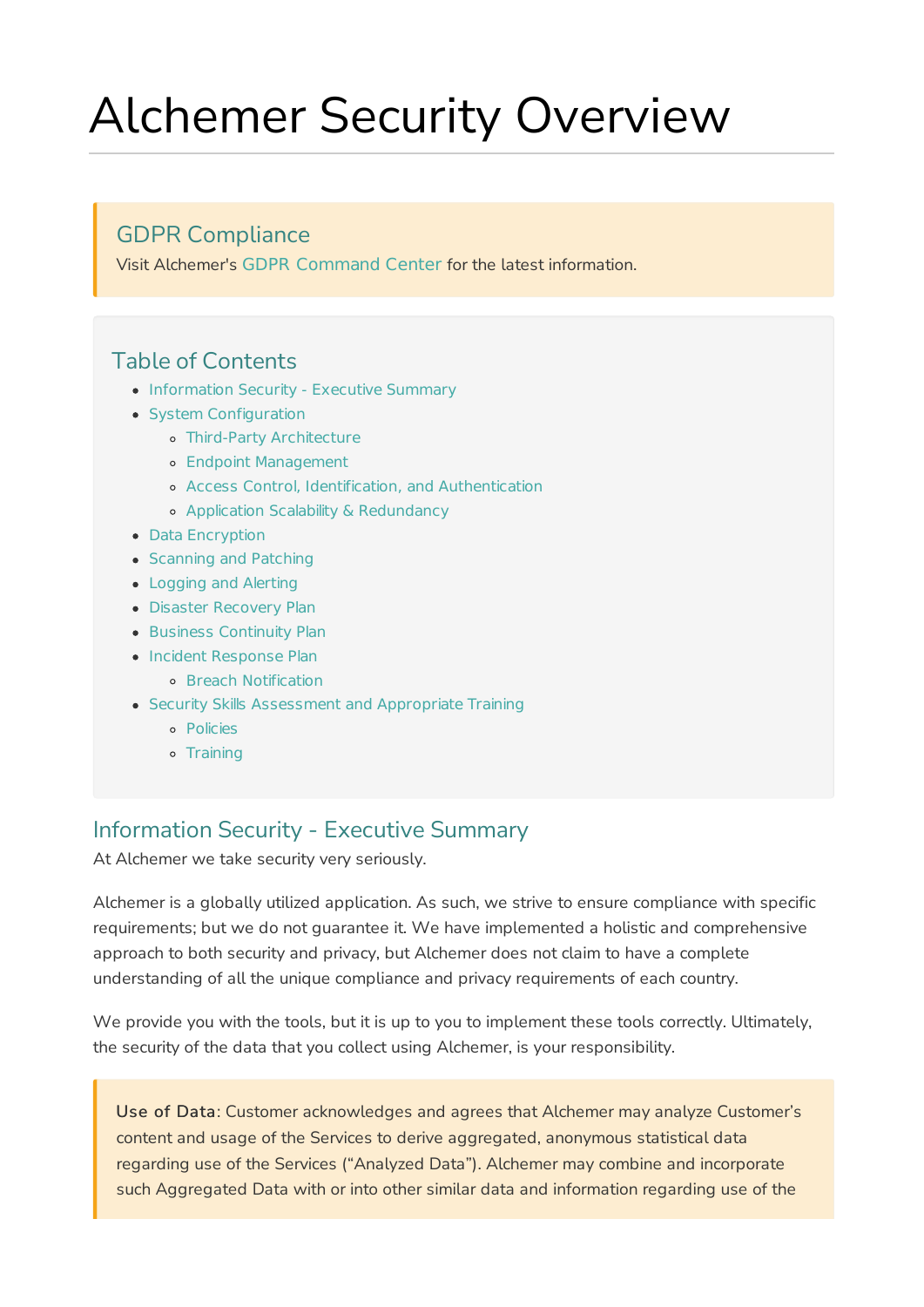Services. Under no circumstances will Aggregated Data (i) include any data provided by respondents to a survey, or (ii) identify Customer, its users or any survey respondent.

Our executive management has approved all Information Security and Privacy policies. We annually review all our Security and Privacy policies, and this document will be updated to bring you the most current information about our data protection efforts. Our Application Security and Compliance Manager is responsible for compliance and security at the team level.

Alchemer does not allow unauthorized, external parties to conduct testing against our systems.

#### What will happen to a customer's data upon termination of the contract?

A written request to permanently remove all response data from a survey must be submitted by a customer. Per written request, Alchemer may provide written confirmation that all files, database records, and backups of data have been destroyed. Data cannot be recovered after execution. Data always remains the property of the customer and written requests to destroy data may be submitted at any time.

## System Configuration

Alchemer is located in Louisville, Colorado. We utilize Amazon Web Services (AWS) for our hosting services.

Alchemer has separate development, test, and production environments for both our website and application. Work progresses from development to quality assurance to production, where it can be seen and used by our customers.

A modified Lean Agile System Development Life Cycle (SDLC) methodology is used for development. Issues are reported by both clients and employees. Issues are tested and documented in Support and prioritized by the Product Development Team.

To ensure a secure platform, we utilize the Open Web Application Security Project (OWASP) standards during the software development process. We focus on not only improving the functionality of our product but also improving the security of our software. For more information, please see OWASP top 10.

We use a code repository along with a managed ticketing, review, and approval process. Our development team utilizes standard quality assurance procedures, and automated regression testing is performed prior to each production deployment.

We never use production data for testing purposes, unless it is required to resolve a clientreported support issue.

Robust monitoring software is used to monitor performance and to notify us of any problems in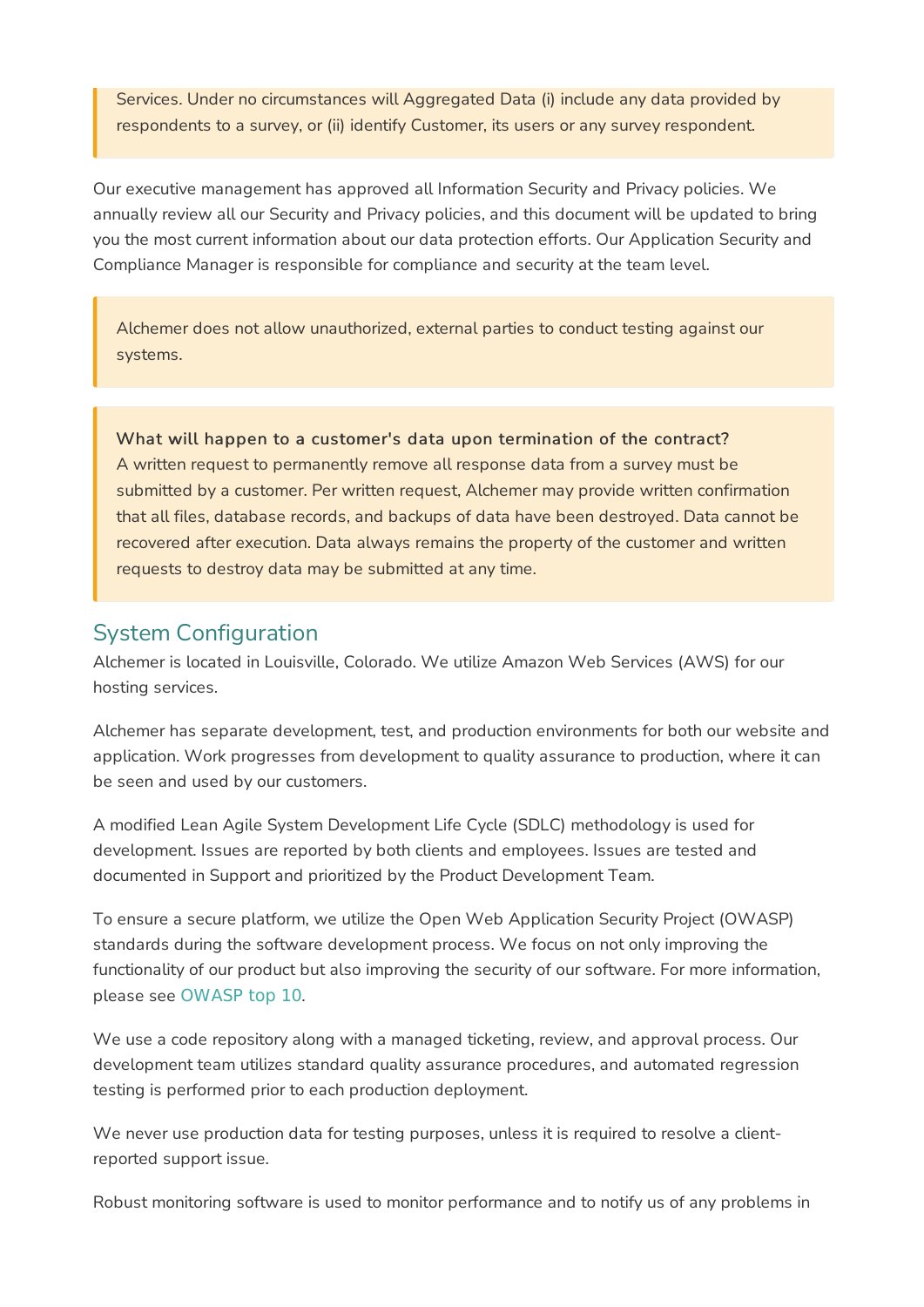our production environment. The checks include, but are not limited to, business logic, database layer, disk space, resources, and application logs.

## Third-Party Architecture

Because we are hosted by AWS, we leverage their power to be highly available, to increase our reliability, and to offer increased flexibility that lets us scale up for surges in traffic in almost realtime.

Automated redundancies are in place for a scalable infrastructure to accommodate high traffic. Because of this, security in the cloud is slightly different than security in on-premise data centers. We have a shared security responsibility model with AWS. We utilize AWS for infrastructure as a service (laas), and they are responsible for the underlying infrastructure that supports the cloud. They are also responsible for protecting the global infrastructure that runs all of the services offered in the AWS cloud. This infrastructure is comprised of the hardware, software, networking, and facilities that run AWS services. For more information regarding Amazon's extensive security controls, check out the Overview of AWS Security Practices.

For security reasons and as part of AWS policy, AWS does not provide the physical addresses of the data centers. The main reason our customers would want the physical address is to ensure the data centers are sufficiently geographically separated to conform to standard disaster recovery requirements. AWS ensures they have that level of redundancy and reliability, which eliminates the need for actual physical addresses.

All network components are configured in a redundant fashion. All customer data is stored on a primary database server with multiple active clusters for redundancy. The database servers utilize RAID disks and multiple data paths to ensure reliability and performance.

### Endpoint Management

We use industry-standard endpoint protection software on all company laptops and they are regularly patched. Laptop scanning is scheduled to run daily, and employees are encouraged to report any errors to the privileged IT Admins. We manage administrator privileges on all equipment and all new laptops are encrypted.

## Access Control, Identification, and Authentication

Individual accounts are provisioned for each employee and either password or MFA, depending on the system, is utilized to authenticate their access. Alchemer utilizes an SSO provider to centralize management and access for a variety of business and technical systems. Once an employee leaves, the account is terminated the same business day. Accounts are reviewed annually to ensure continued business need and validity.

## Application Scalability & Redundancy

In order to ensure that data collected for different purposes can be processed separately, Alchemer logically separates the data of each of its clients. We ensure that each customer has a unique login ID and that data segmentation is keyed off a unique customer ID. Each customer has a unique username (email address) and a unique password.

After repeated, unsuccessful logins, the lockout features prevent the login page from being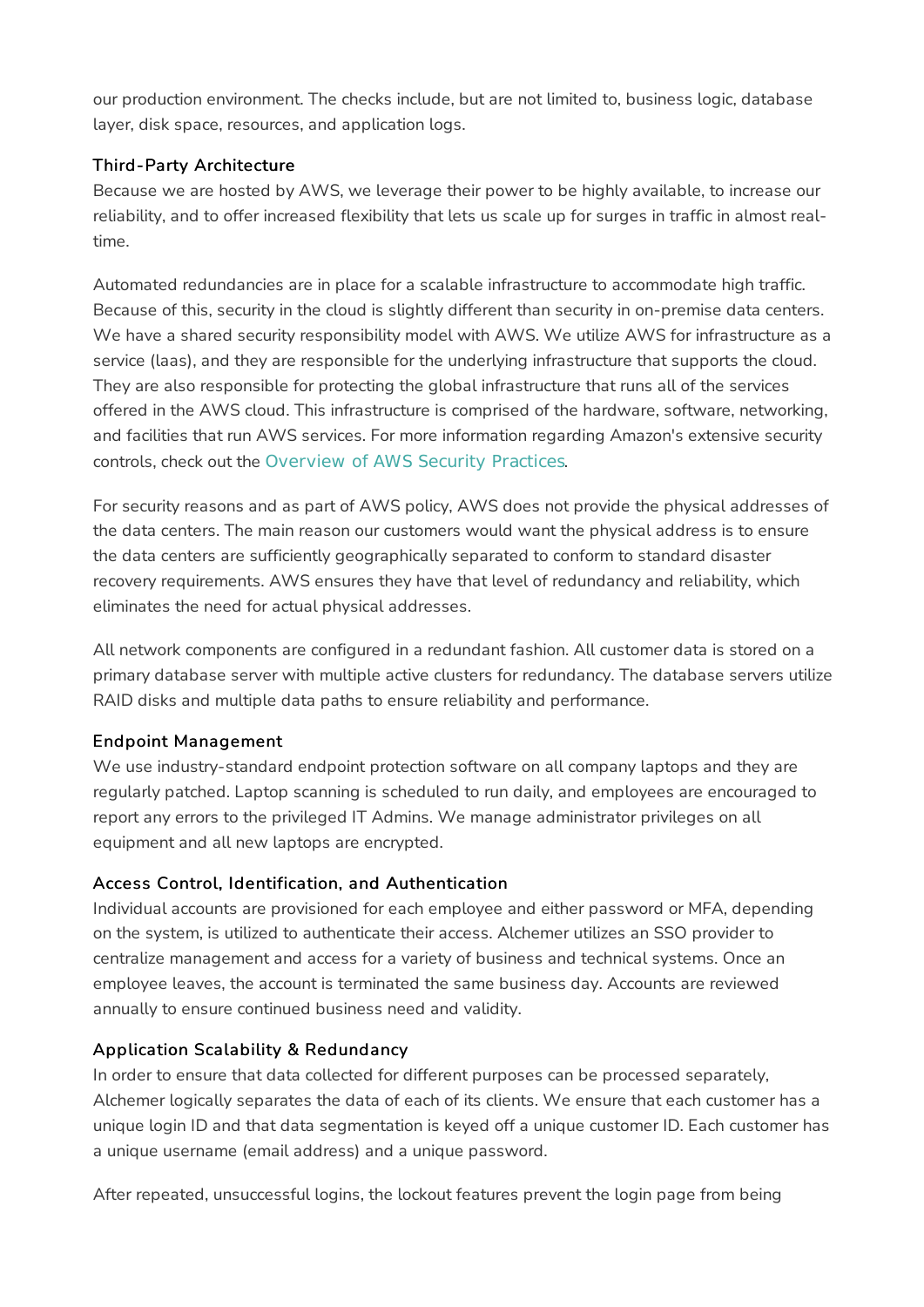resubmitted. We are also able to scale horizontally to support increasing users and customers.

We leverage a number of queuing systems to defer jobs that do not need to be transactional. This allows us to scale up and down the number of queues and workers to mirror the demands on our systems without impacting the front-end experience of users in the application.

To ensure that we never lose any of our customers' data, we have multiple strategies utilizing redundant data stores. This includes RAID-based storage and Master / Read Databases inmemory caching.

## Data Encryption

We encrypt data in transit, at rest, and on all backups.

Here's how: Access to the Alchemer Application is available only through secure HTTPS. Data in transit is encrypted when customers choose to use HTTPS protocols for their account. We utilize TLS for our secure communication protocol and we are currently at the most recent patch level.

All survey data, even for those that are designated as unencrypted, is encrypted at the disk level - "at rest". Amazon Simple Storage Service (Amazon S3), provides Alchemer with secure, durable, highly-scalable cloud storage which is designed to deliver 99.9% durability. Surveys that are designated by the customer as encrypted by way of the Project Data Encryption feature, are further encrypted at the row level in the database. Once you have collected data in an encrypted survey, encryption cannot be enabled/disabled.

In addition to this, your data is backed up using Amazon Elastic Block Store (EBS) snapshots which is used as a primary storage device for data that requires frequent and granular updates. Automated encrypted snapshots (differentials) of databases are performed daily, and all data storage is redundant.

Our redundant databases reside in a private subnet that is only accessible via our application and web servers. Additionally, we leverage Amazon's AWS security features to further "lock down" access to these systems. Bulk response data can only be accessed via the reporting and exporting features available via the application by a customer logging in with their credentials over https.

## Scanning and Patching

Unlike other SaaS vendors that you may be working with, we have contracted with an independent third party to not only do a point-in-time penetration and business logic test but also to perform a continuous scan of the application so we ALWAYS have an independent third party looking at our application. These reports are available at our highest plan level only.

Production servers are frequently patched to ensure their security is always up to date. We roll patches out through the development rollout process - development to QA to production. We mitigate all vulnerabilities within our predefined timeframes.

## Logging and Alerting

Firewall logs and other logs are restricted to authorized users via secure multi-factor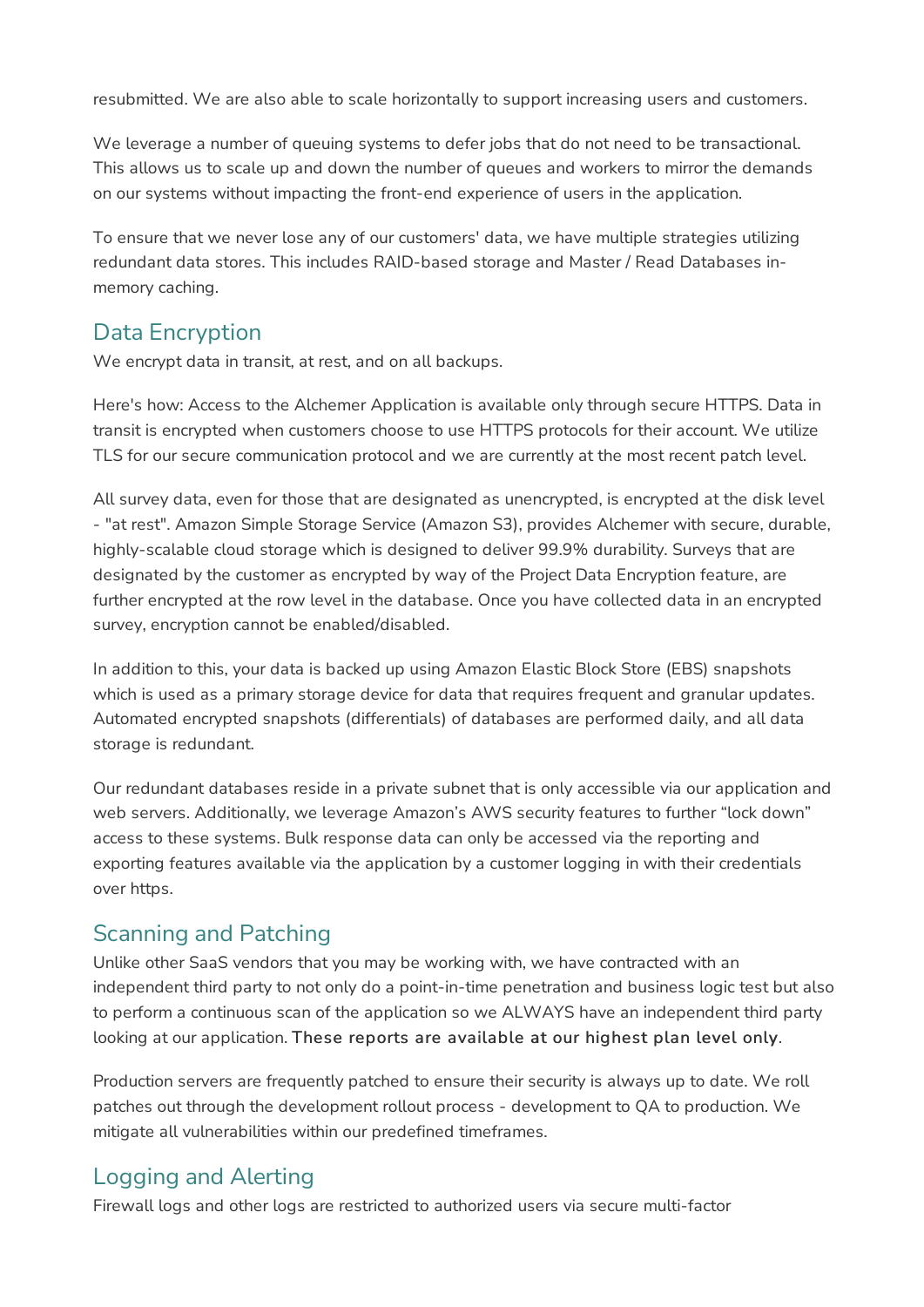authentication (MFA) controls. We utilize Amazon's Recommended MFA, and only our privileged IT Admins have access to this information.

We utilize intrusion detection (IDS) and Intrusion Prevention (IPS) at multiple layers of the application, with extensive logging and alerting capabilities. We monitor criteria for thousands of different alerts ranging from customer experience and application health to server and service metrics.

# Disaster Recovery Plan

We have a disaster recovery plan that includes shared responsibilities with Amazon and it is reviewed annually. Amazon utilizes disaster recovery facilities that are geographically remote from their primary data center. When using the AWS disaster recovery shared security model, they provide the physical infrastructure, network, and operating systems, and Alchemer ensures the proper configuration and logical access to the resources.

# Business Continuity Plan

Our employees are trained annually on the Business Continuity Plan during the tabletop exercise. We have identified the critical business functions to ensure our uptime commitment. Our BCP includes the following phases: activation and notification, recovery, reconstitution, and lessons learned.

# Incident Response Plan

Incident Response is a significant aspect of any Information Technology program. Preventive activities such as application scanning, password management, intrusion detection and intrusion prevention systems, firewalls, risk assessments, malware & anti-virus prevention, and user awareness and training can reduce the number of incidents. However, not all incidents can be prevented.

Our plan covers the Incident Response Requirements, Roles and Responsibilities of each Incident Response Team member, their contact information, Incident Handling Procedures, Incident Reporting Procedures, and complementary Metrics.

We have procedures for normal business hours as well as for after-hours and weekends. All employees are trained in the procedures, and they understand how and when to escalate an issue.

Our Compliance Manager and the IT Manager are responsible for enforcing information security policies, procedures, and control techniques to address all applicable requirements. They also ensure 100% participation of personnel in the Security Awareness Training Program.

### Breach Notification

Suspected incidents are reported to the Team Managers, who are responsible for organizing the investigation and notifying internal stakeholders. If the investigation finds a need for containment, that will occur, and then analysis will follow. If repair, recovery, or remediation is needed, that will follow.